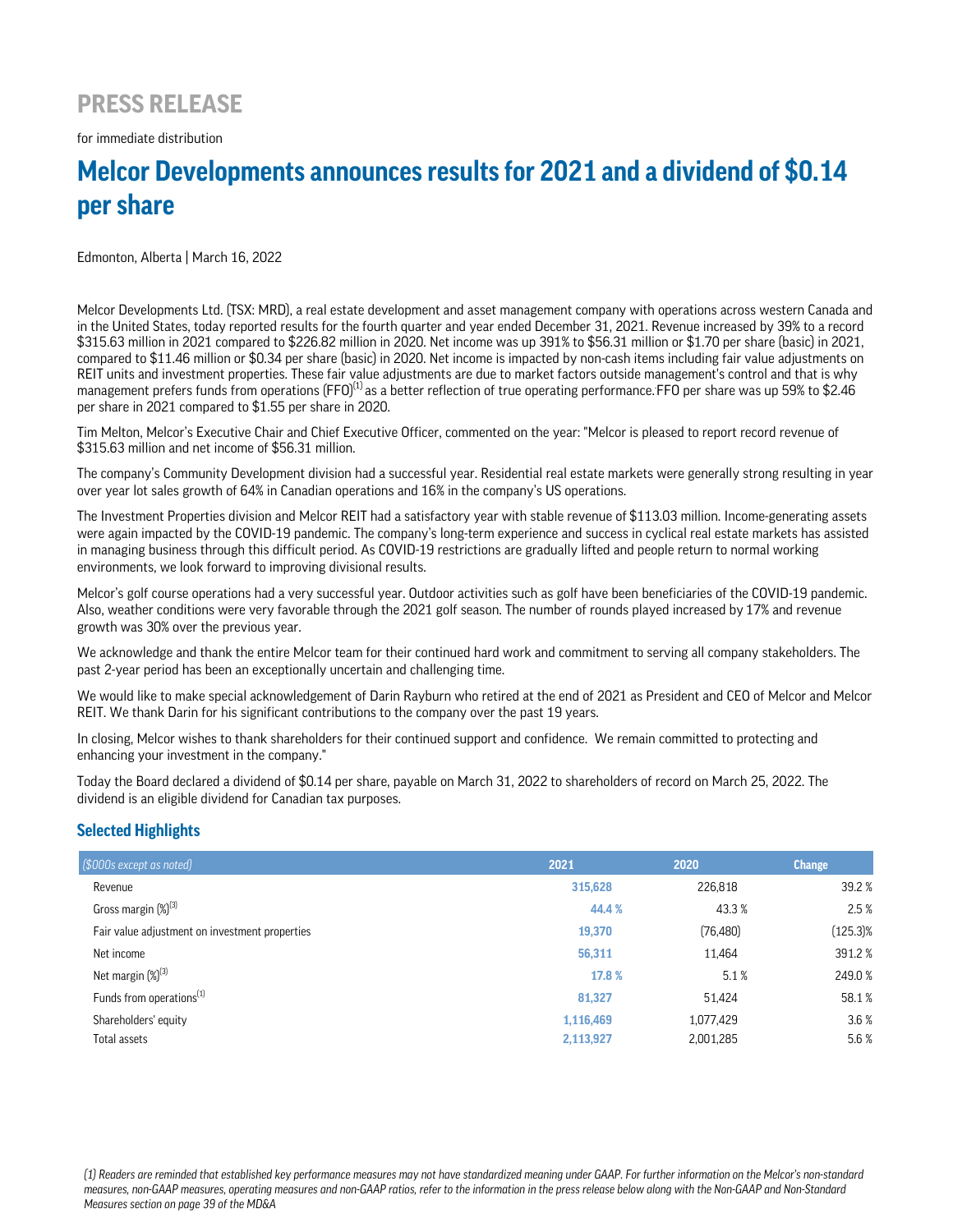| [\$000s except as noted]             | 2021  | 2020  | <b>Change</b> |
|--------------------------------------|-------|-------|---------------|
| Per Share Data                       |       |       |               |
| Basic earnings                       | 1.70  | 0.34  | 400.0%        |
| Diluted earnings                     | 1.70  | 0.34  | 400.0%        |
| Funds from operations <sup>(2)</sup> | 2.46  | 1.55  | 58.7%         |
| Book value <sup>(2)</sup>            | 33.87 | 32.56 | 4.0%          |

*(1) Non-GAAP financial measure. Refer to the Non-GAAP and Non-Standard Measures section on page 39 for further information.*

*(2) Non-GAAP financial ratio. Refer to the Non-GAAP and Non-Standard Measures section on page 39 for further information.*

*(3) Supplementary financial measure. Refer to the Non-GAAP and Non-Standard Measures section on page 39 for further information.*

2021 revenue was up 39% to a record \$315.63 million with net income of \$56.31 million and FFO of \$81.33 million. Community Development revenue was up 76%, with a robust market for new homes. New home sales in our Canadian markets remain strong, resulting in 1,261 singlefamily lots being sold compared to 770 lots in 2020. Single-family lot sales in our US markets were up 16% to 280 as we sold all of the Harmony (CO) phase 3 lots that were developed in the year.

Property Development revenue was up 7% contributing \$42.80 million and 118,734 sf (9 buildings) to our portfolio of income-generating properties.

Investment Properties revenue was up 2% as a result of transfers from the Property Development division, which increased GLA by 3% over 2020. The REIT was relatively stable over the prior year despite being the division most challenged by the pandemic.

Revenue in the Recreational Properties division was up 30%. Our golf courses benefited through COVID-19 as a relatively safe outdoor recreational option when travel and other forms of entertainment were closed, coupled with a mild winter leading to early openings and favourable weather during the golf season.

United States revenue was up 22% to \$70.38 million, with contributions from Harmony, where we sold 280 single-family lots combined with two sales of paper lot parcels in Arizona (595 lots or 155 acres) for revenue of \$24.00 million (US \$19.15 million).

Throughout the year, we maintained our conservative and disciplined approach to investment and development activities and the management of our assets and liabilities.

#### **Investing for growth**

We purchased 17.10 acres adjacent to other holdings in Buckeye, Arizona. This land is immediately developable and fits our strategy of purchasing land to rezone in the US. While we may participate in strategic land purchase opportunities such as this, our primary focus is on harvesting our current inventory of 10,023 acres.

Our Property Development division completed and transferred 9 buildings (118,734 sf) in 2021 with a further 6,913 sf under development and 23,247 sf completed and awaiting lease up at year end. Revenue was up 7% over 2020 as interdivisional fair value adjustments related to prior year building transfers were applied. Revenue from the Property Development division is eliminated on consolidation. Transfers to Investment Properties will positively impact results in future years as we continue to grow our income-producing assets for long-term holding or for sale to the REIT. We continued to progress commercial land through the development, approvals and lease-up process and have an additional 7 buildings in 5 projects expected to be completed and transferred to Investment Properties in 2022.

#### **Capital recycling**

We completed the following dispositions of US assets during the year:

- We disposed of one residential unit in Arizona for \$0.34 million (US\$0.28 million) net of transaction costs.
- We disposed of a residential brownstone complex (10 units) for \$7.08 million (US\$5.68 million) net of transaction costs.

#### **Return to Shareholders**

We continued to distribute profits to our shareholders, In 2021, we paid dividends of \$0.44 per share compared to \$0.34 per share in 2020 for a growth of 29%.

We declared a dividend of \$0.14 per share on March 16, 2022 payable on March 31, 2022 to shareholders of record on March 25, 2022. The dividend is an eligible dividend for Canadian tax purposes. We have been paying dividends since 1969.

#### **Outlook**

Melcor owns a high quality portfolio of assets, including raw land, developed land inventory (residential lots and acres for multi-family and commercial development), income-producing properties and championship golf courses. Alberta, our largest market, has undergone dramatic changes throughout the past few years, primarily related to volatile oil prices. We have diversified our business across asset class and geography, including investment in the US with raw land and commercial property acquisitions and the continued development of our community in Aurora, CO.

The recent increase in the price of oil, coupled with the hot housing market in Alberta and a trend toward in-migration from across the country are hallmarks of a bullish market in Alberta; we hope that this will reverse the negative sentiment towards Alberta that has been prevalent since late 2014.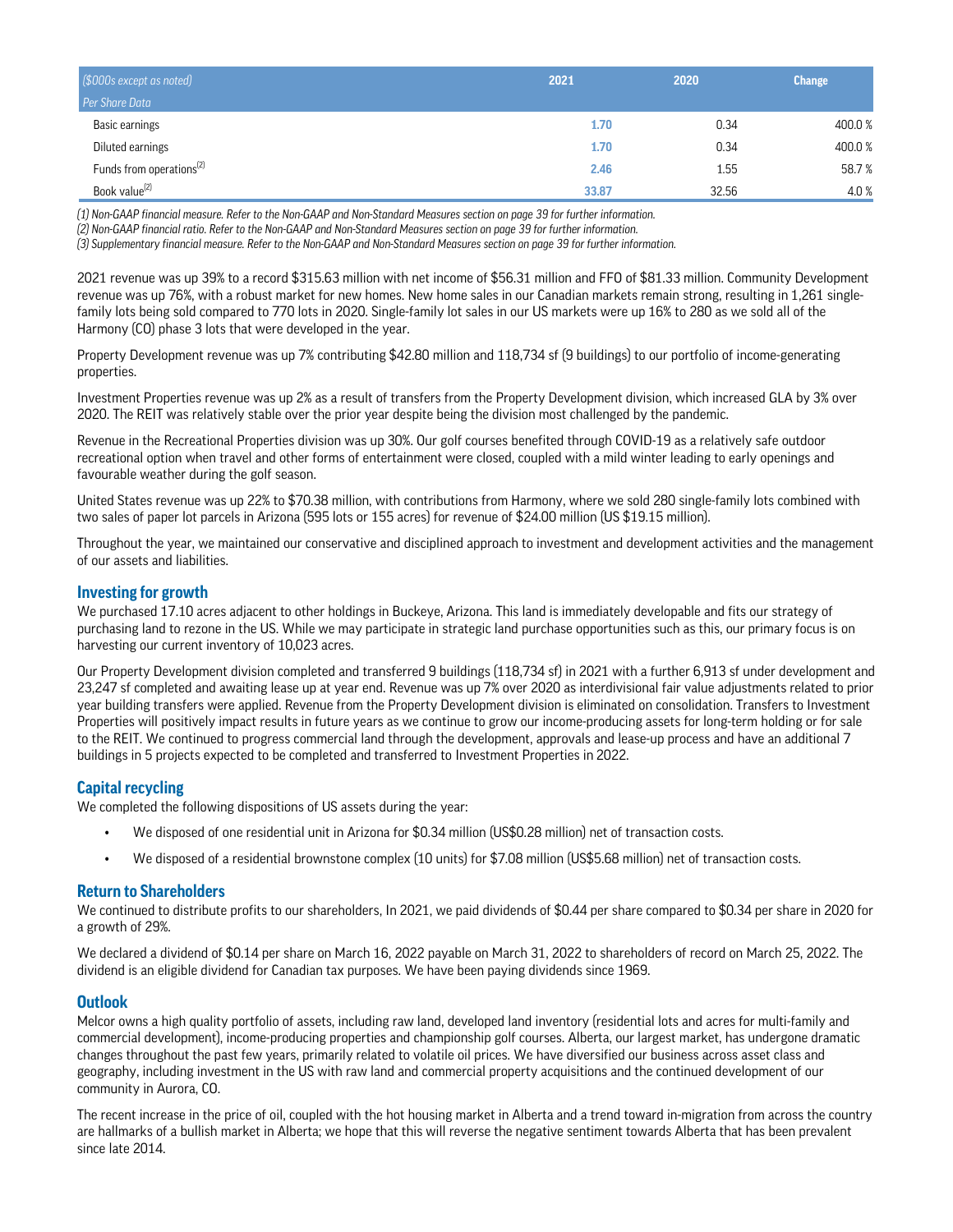To continue to meet housing market demand, we expect to bring on new phases in 2022. On the commercial side, retail activity remains steady and we expect that to continue in 2022. Our US assets continue to deliver positive results and we expect the US to continue to grow as a percentage of our overall revenues.

Our business model has adapted to changing times and economic cycles over the years. We will maintain our disciplined, conservative approach to operations to ensure that we remain profitable while achieving our fundamental goals of protecting shareholder investment and sharing corporate profit with our shareholders.

With appropriate levels of serviced land inventory, movement of residential and commercial land through the municipal approvals process, steady occupancy rates and capacity on our operating facility, we remain well-positioned for the future.

#### *Non-GAAP & Non-Standard Measures*

FFO is a key measures of performance used by real estate operating companies; however, that is not defined by International Financial Reporting Standards ("IFRS"), do not have standard meanings and may not be comparable with other industries or income trusts. This non-IFRS measures are more fully defined and discussed in the Melcor's management discussion and analysis for the period ended December 31, 2021, which is available on SEDAR at www.sedar.com.

#### *FFO Reconciliation*

| Consolidated                                   |                   |           |
|------------------------------------------------|-------------------|-----------|
| \$000s]                                        | <b>Year Ended</b> |           |
|                                                | 2021              | 2020      |
| Net income for the year                        | 56,311            | 11,464    |
| Amortization of operating lease incentives     | 8,160             | 7,879     |
| Fair value adjustment on investment properties | (19, 370)         | 76,480    |
| Depreciation on property and equipment         | 1,334             | 1,407     |
| Stock based compensation expense               | 1,132             | 873       |
| Non-cash financing costs                       | 3,479             | 2,043     |
| Gain on sale of asset                          | (151)             | (40)      |
| Deferred income taxes                          | 4,684             | (5,409)   |
| Fair value adjustment on REIT units            | 25,748            | (43, 273) |
| <b>FFO</b>                                     | 81,327            | 51.424    |

*Investment Properties*

| (\$000s)                                       | <b>Year Ended</b> |        |
|------------------------------------------------|-------------------|--------|
|                                                | 2021              | 2020   |
| Divisional income for the year <sup>(1)</sup>  | 31,077            | (30)   |
| Fair value adjustment on investment properties | (10, 850)         | 20,392 |
| Amortization of operating lease incentives     | 1,624             | 1,754  |
| <b>Divisional FFO</b>                          | 21,851            | 22.116 |

*(1) Refer to note 24 to the consolidated financial statements*

| <b>REIT</b>                                    |                   |           |
|------------------------------------------------|-------------------|-----------|
| (\$000s)                                       | <b>Year Ended</b> |           |
|                                                | 2021              | 2020      |
| Divisional income for the year <sup>(1)</sup>  | 43,710            | (22, 387) |
| Fair value adjustment on investment properties | (2, 879)          | 62,748    |
| Amortization of operating lease incentives     | 4,218             | 3,779     |
| <b>Divisional FFO</b>                          | 45,049            | 44,140    |

*(1) Refer to note 24 to the consolidated financial statements*